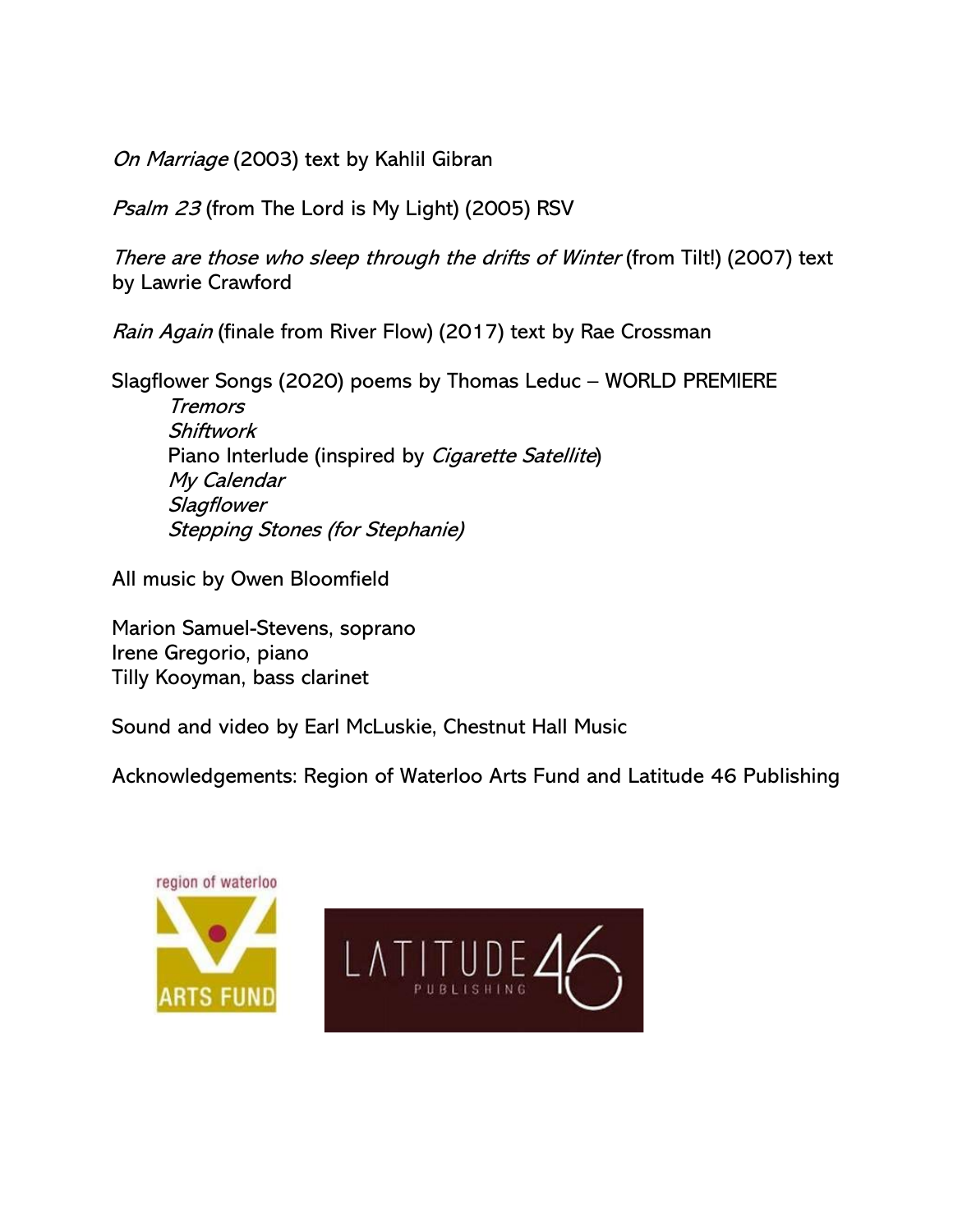# Program Notes

On Marriage was written for the wedding of a cousin of mine and was performed by a close mutual friend.

On Marriage from The Prophet by Kahlil Gibran

You were born together, and together you shall be forevermore.

 You shall be together when the white wings of death scatter your days.

 Ay, you shall be together even in the silent memory of God.

But let there be spaces in your togetherness,

 And let the winds of the heavens dance between you.

 Love one another, but make not a bond of love:

 Let it rather be a moving sea between the shores of your souls.

 Fill each other's cup but drink not from one cup.

 Give one another of your bread but eat not from the same loaf.

 Sing and dance together and be joyous, but let each one of you be alone,

 Even as the strings of a lute are alone though they quiver with the same music.

 Give your hearts, but not into each other's keeping. For only the hand of Life can contain your hearts. And stand together yet not too near together: For the pillars of the temple stand apart,

 And the oak tree and the cypress grow not in each other's shadow.

**Psalm 23** is a movement from the cantata The Lord is My Light. This cantata was written in memory of a dear uncle. It uses scripture that has been important to my family for a couple of generations. This aria has been performed at a number of funerals and other services.

The LORD is my shepherd, I shall not want; 2 he makes me lie down in green pastures. He leads me beside still waters;[\[a\]](https://www.biblegateway.com/passage/?search=Psalm%2023&version=RSV#fen-RSV-14237a) 3 he restores my soul.<sup>[\[b\]](https://www.biblegateway.com/passage/?search=Psalm%2023&version=RSV#fen-RSV-14238b)</sup> He leads me in paths of righteousness[\[c\]](https://www.biblegateway.com/passage/?search=Psalm%2023&version=RSV#fen-RSV-14238c) for his name's sake. <sup>4</sup> Even though I walk through the valley of the shadow of death, [\[d\]](https://www.biblegateway.com/passage/?search=Psalm%2023&version=RSV#fen-RSV-14239d) I fear no evil; for thou art with me; thy rod and thy staff, they comfort me. <sup>5</sup>Thou preparest a table before me in the presence of my enemies; thou anointest my head with oil, my cup overflows. <sup>6</sup> Surely<sup>[\[e\]](https://www.biblegateway.com/passage/?search=Psalm%2023&version=RSV#fen-RSV-14241e)</sup> goodness and mercy<sup>[\[f\]](https://www.biblegateway.com/passage/?search=Psalm%2023&version=RSV#fen-RSV-14241f)</sup> shall follow me all the days of my life; and I shall dwell in the house of the LORD for ever.[\[g\]](https://www.biblegateway.com/passage/?search=Psalm%2023&version=RSV#fen-RSV-14241g)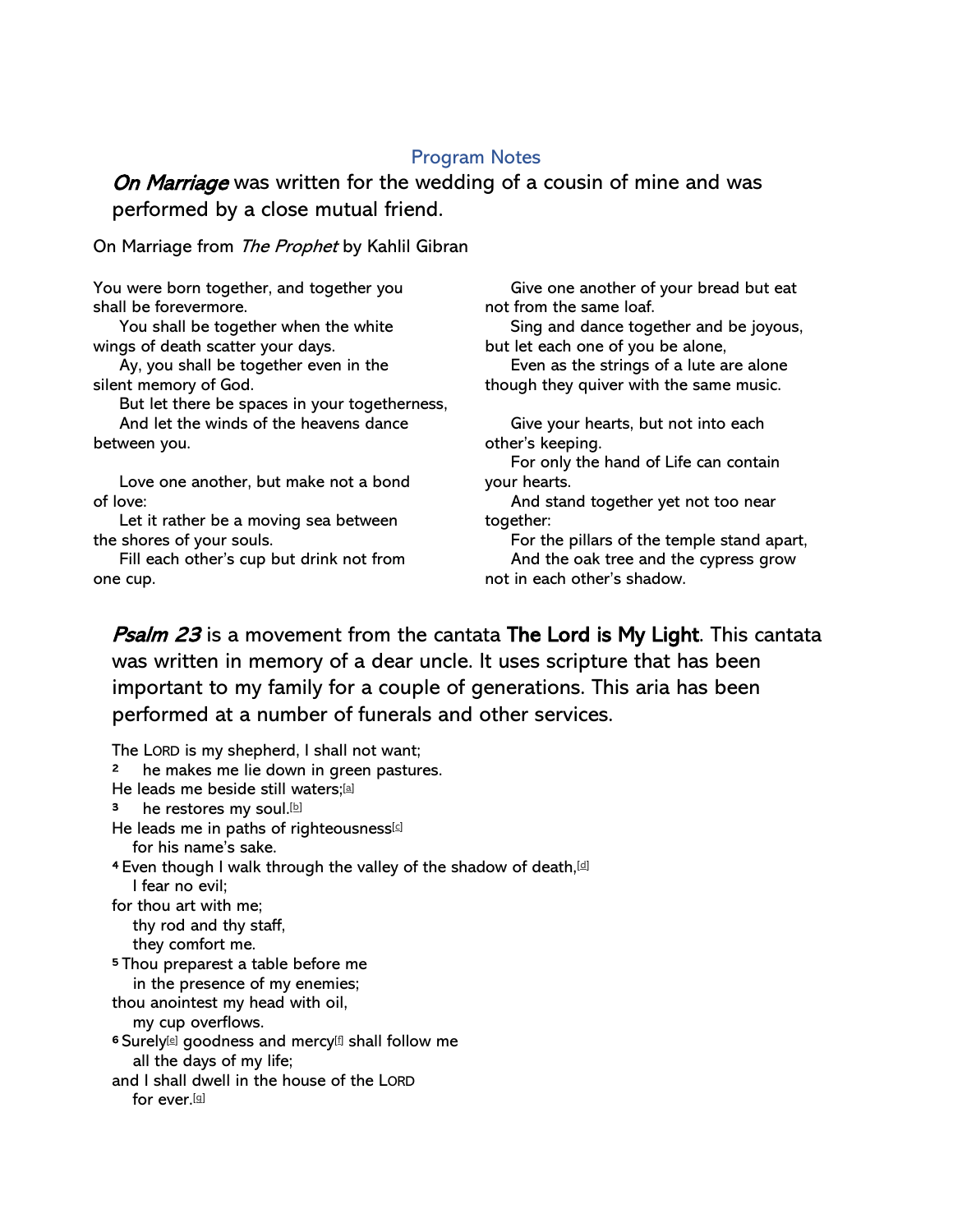There are those who sleep through the drifts of winter is an "aria" from the interdisciplinary piece Tilt! It was my second partnership with Yukon writer and artist Lawrie Crawford. Tilt! Is written for narrator, soprano, piano and recorder or clarinet. The narrator examines their personal existence within the context of the drastic shifts of seasonal light and dark that are present above the Arctic Circle due to the tilt in the Earth's axis. This becomes a metaphorical and literal touchstone for the piece.

(*recit.*) Odd angles frame my existence Keep drinking drank life away

There are those who sleep through the drifts of winter, and grasp at the light in the dark. No, not me, I remember the heat of love one summer, steamed together, now shivered apart.

Stay still

—stalled, breathe in the dark.

I stall,

words form

Lifts and carries you

… unspoken.

Rain Again is the finale from River Flow: Confluence of Music, Words, and Dance. It is another interdisciplinary work, this time with writer Rae Crossman and choreographer Michele Hopkins, with support from the Region of Waterloo Arts Fund. It was written for narrator, soprano, piano, and clarinet, with professional and student dancers. The work looks at the life of a river hydrologically and temporally from its beginnings at its headwaters and its geological birth all the way through to its mouth and exploitation by humans.

|  | rivers flow into rivers<br>into lakes | Sweeps you away                     |
|--|---------------------------------------|-------------------------------------|
|  | into oceans                           | Eddies you back again               |
|  |                                       |                                     |
|  | into our bloodstream                  | Part of the cycle                   |
|  | rivers rise into clouds               | Quickening the senses               |
|  | fall as rain again                    | Buoying the spirit                  |
|  | fall as music again                   | River in the blood                  |
|  | words again                           |                                     |
|  | dance again                           |                                     |
|  |                                       | Eddies you back again               |
|  | come step into the river              | Part of the cycle                   |
|  |                                       | Quickening the senses               |
|  | feel the current flow around you      |                                     |
|  |                                       | Buoying the spirit                  |
|  | Quickening the senses                 | River in the blood                  |
|  | Buoying the spirit                    |                                     |
|  | River in the blood                    | You change the river;               |
|  |                                       | the river changes you               |
|  |                                       | River in the blood                  |
|  | Feel the current flow                 |                                     |
|  | River all around you                  | You are the river; the river is you |
|  |                                       | River in the blood                  |
|  | Lifts and carries you                 |                                     |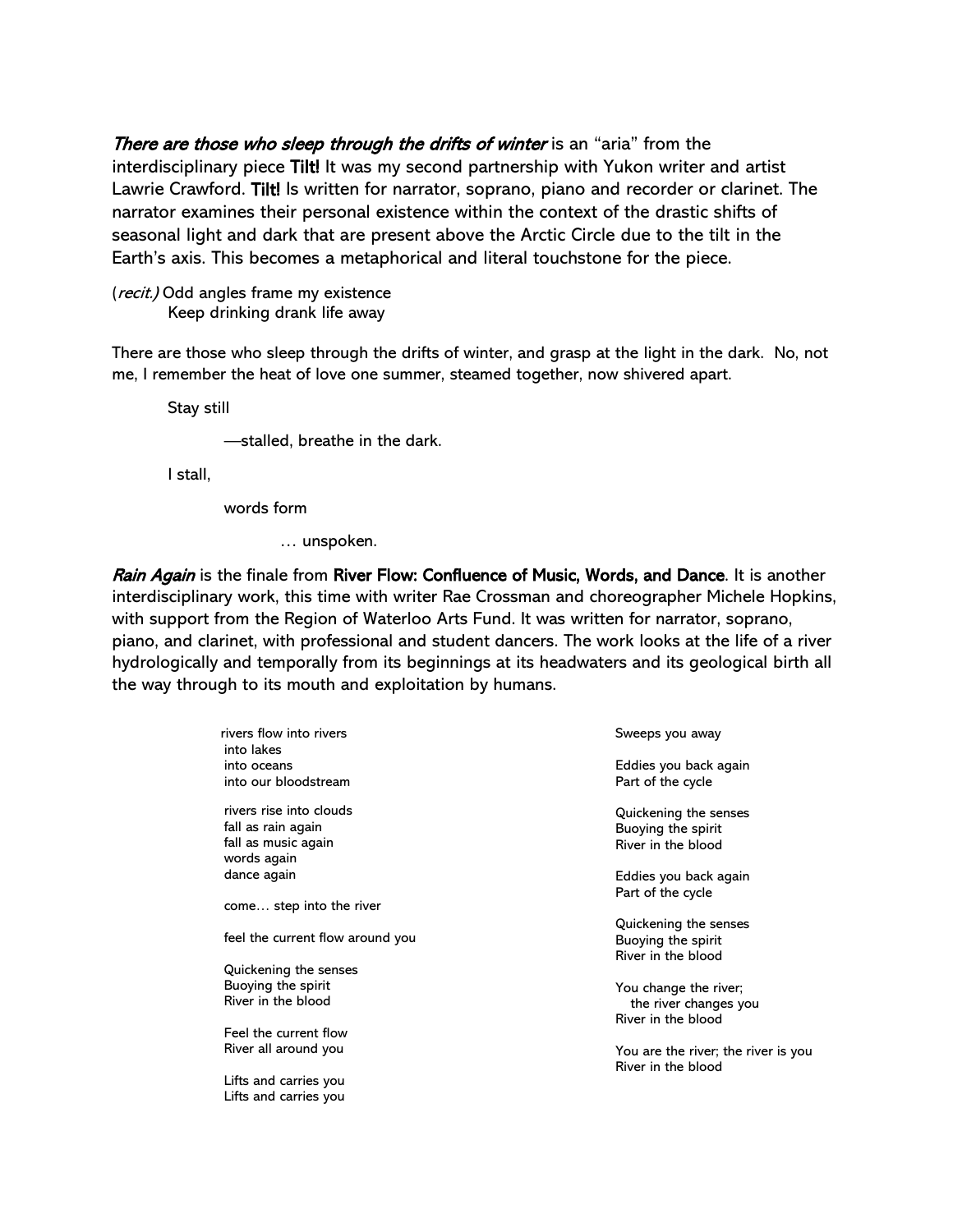Slagflower Songs is song cycle using poems from the collection Slagflower: Poems Unearthed from a Mining town by Thomas Leduc. The chosen poems don't deal directly with being in the mines, but instead confront the psychological toll on the person and the life of the family. At the same time the poems celebrate the proud history of miners and the community that grows up around the mines. While the direct subject in these poems is mining, they contain a universal truth about all hard labour and the expectations to carry forward traditions.

## **Tremors**

 It's late and she can't sleep. So she climbs out of bed and thinks of him, her other half, down in a dark mine.

Her body is tired, but her thoughts are trapped with him in the centre of the earth. She won't know if he's alive or dead until the sun cracks the room open until he holds her in his arms.

She paces the house, can't recall if she let the cat in or not. She stands with the door open stares into the night and calls for the cat.

He appears on the fence, she takes the cat in her arms her bare feet kissing the cold earth through which she senses his heartbeat. She can sleep now.

He's alive.

## **Shiftwork**

When my mother sent me downstairs to wake my father for dinner, I'd stand at the foot of his bed, the hot afternoon sun

dripping off me, his room dark and quiet, the angles of his body rigid, even in his sleep. He was a bear in a cave, and I was a curious boy with a stick.

I'd grab his toes, shake them, yell "Dad," then pull back. If I stood too close, I'd be struck by his darkness, knocked to the floor by a man desperate for something to hold on to, frightened of the dark hole beneath him.

He'd jump out of bed, swing his arms and legs as if he was trying to catch himself mid-fall, then he'd sit on the edge of his bed, determined to find his bearings. His mind digging for a safe place, searching for something solid: the day, the time, one of us.

I'd watch, as he'd bolt himself back together with grains of sand and bright shards of light.

My mother said his working shiftwork kept him off balance. She would tell us he needed to reset his soul with the sun.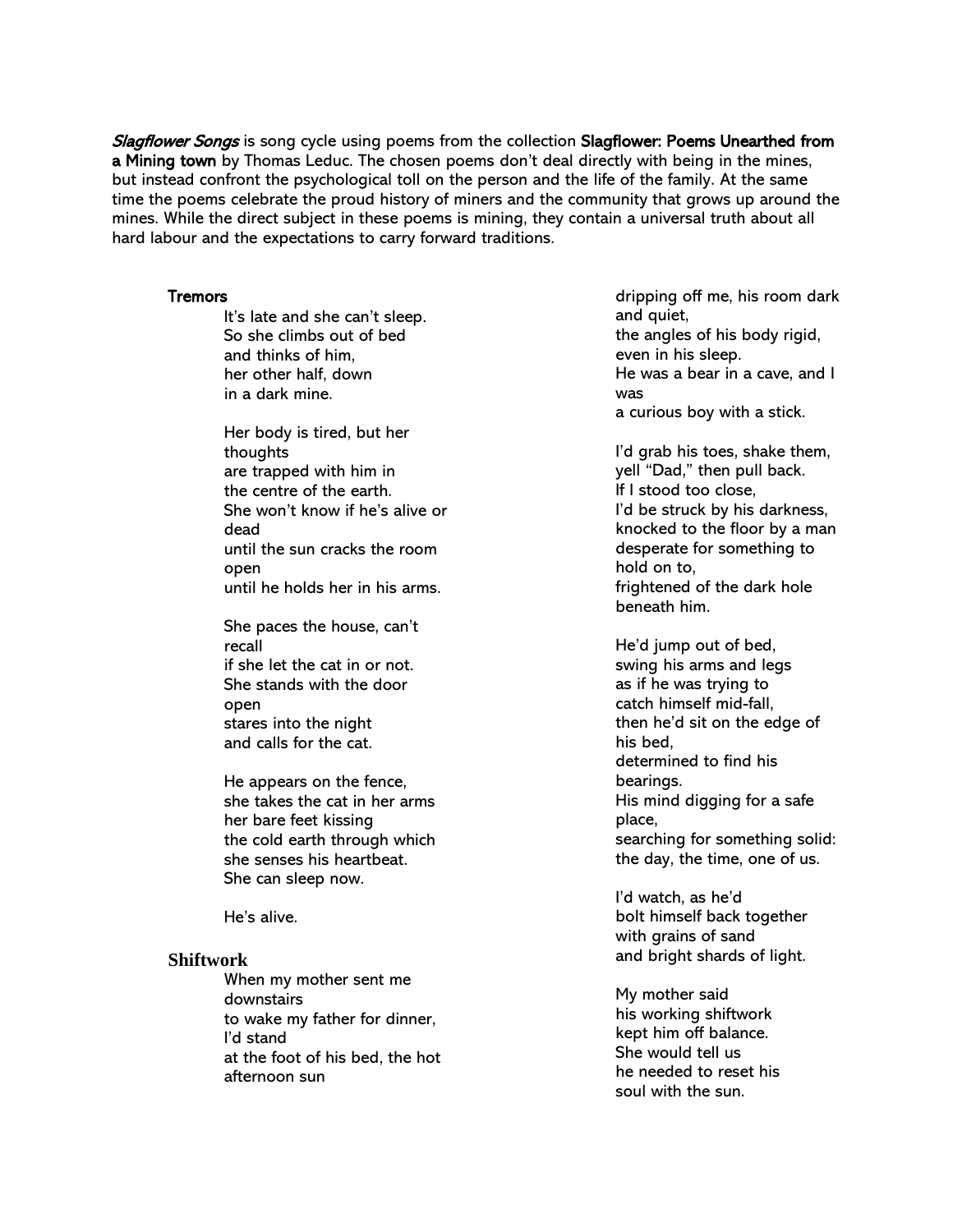#### **My Calendar**

They took down the art calendar the only window with a view out of this warehouse paintings of perfection and possibility timeless snapshots from another world.

Instead, they've left me with a cold hard numbered year devoid of emotion all steel precision and math a worthless flap of dead skin hanging off the wall.

A scab that begs to be picked at peeled off and tossed.

There is nothing here to pry open my mind's eye to peek at who I might have been.

Where will I go to hide when the snakes come slithering in when the ants go marching by when the bear charges, and the lion roars?

I want to slice my finger and smear blood on the wall where my calendar should be but they wouldn't understand.

Instead, I will fade and leave no stamp on the world. Crumpled up like a wasted piece of paper like this memo about calendars, and my life, lost in a mountain of blank days.

## **Slagflower**

Our fathers who came before us men from many nations braved the task of altering stone to seed.

Their nickel-plated pollen was hauled to the surface and scattered about to form pockets of change, the start to an industrial revolution.

We were harvested from the minerals of their calloused hands, planted in the long shadow of our fathers' slag raised to the common core of a mining town then smelted into a life of iron and ore to meet the needs of industry.

We have been milled in metaphor and left rusting in the rain, but together we've sprouted upon this rock into a new shade of green with sulphur speckled leaves and a sky-scraping stem we bend to the light and beg to bloom.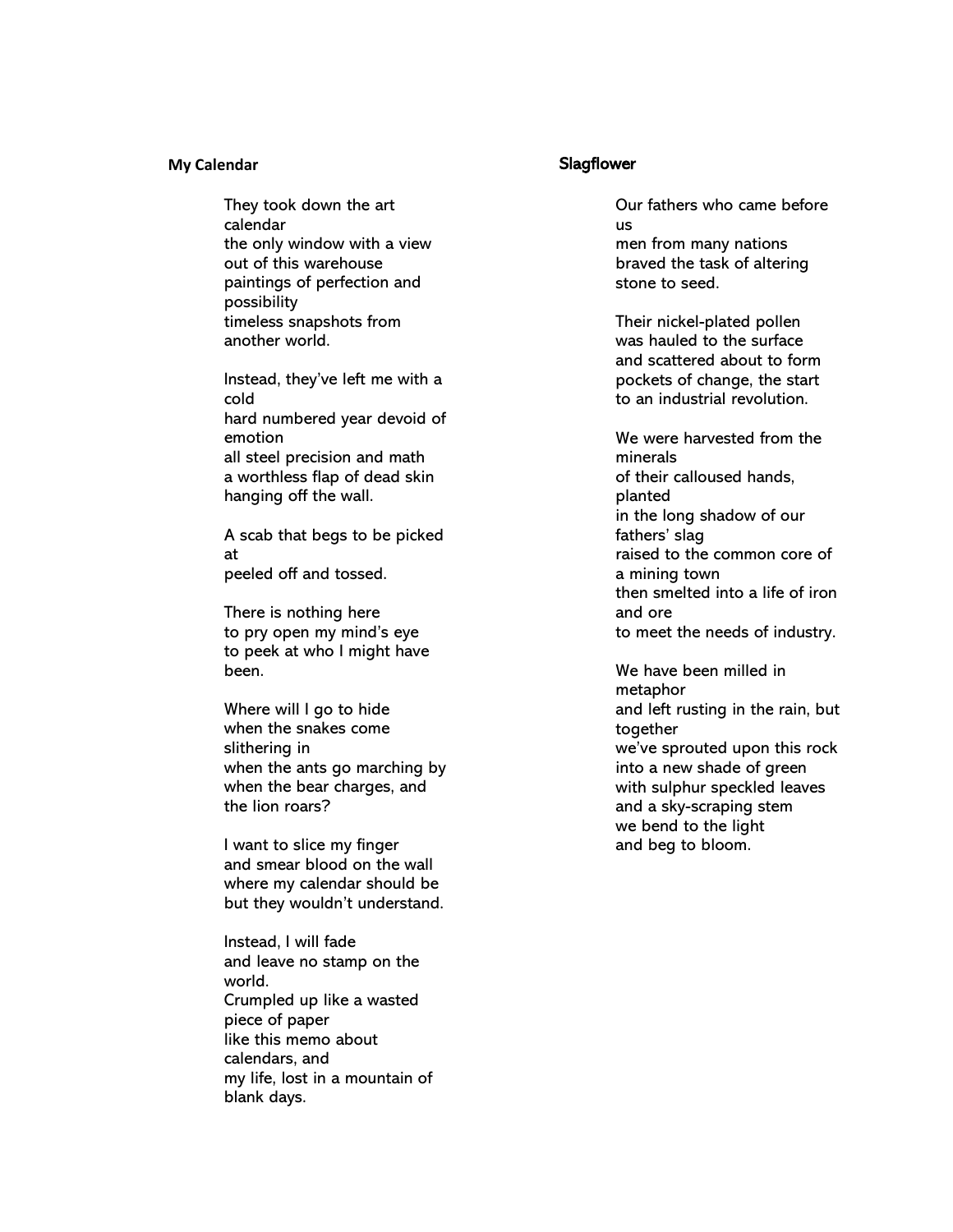## Stepping Stones

## (For Stephanie)

On the seventh day God was skipping stones across the universe and one landed in our back yard. My daughter picked it up and placed the misshapen, stone heart into her tiny hands.

She leaned in close and whispered the secret wishes of a child. She is teaching me how to speak with the earth how to decipher the art of nature. For her, minerals are memories every stone tells a story every rock speaks poetry.

Words unearthed from the driveways of friends and family from hiking paths and riverbeds souls picked from the soil and named by a child

In her room she piles them in the shape of a grave invites each stone to whisper its secrets while she plays hovering above like an angel. So, this is heaven.

If she could, she would pick the moon from the sky and slip it into her pocket and I would let her.

Thomas Leduc, "Shiftwork", "Tremors", "My Calendar", "Slagflower" and "Stepping Stones" from *Slagflower: Poems Unearthed From a Mining Town.* Copyright © 2019 by Thomas Leduc. Use with permission by Latitude 46 Publishing (www.latitude46publishing.com)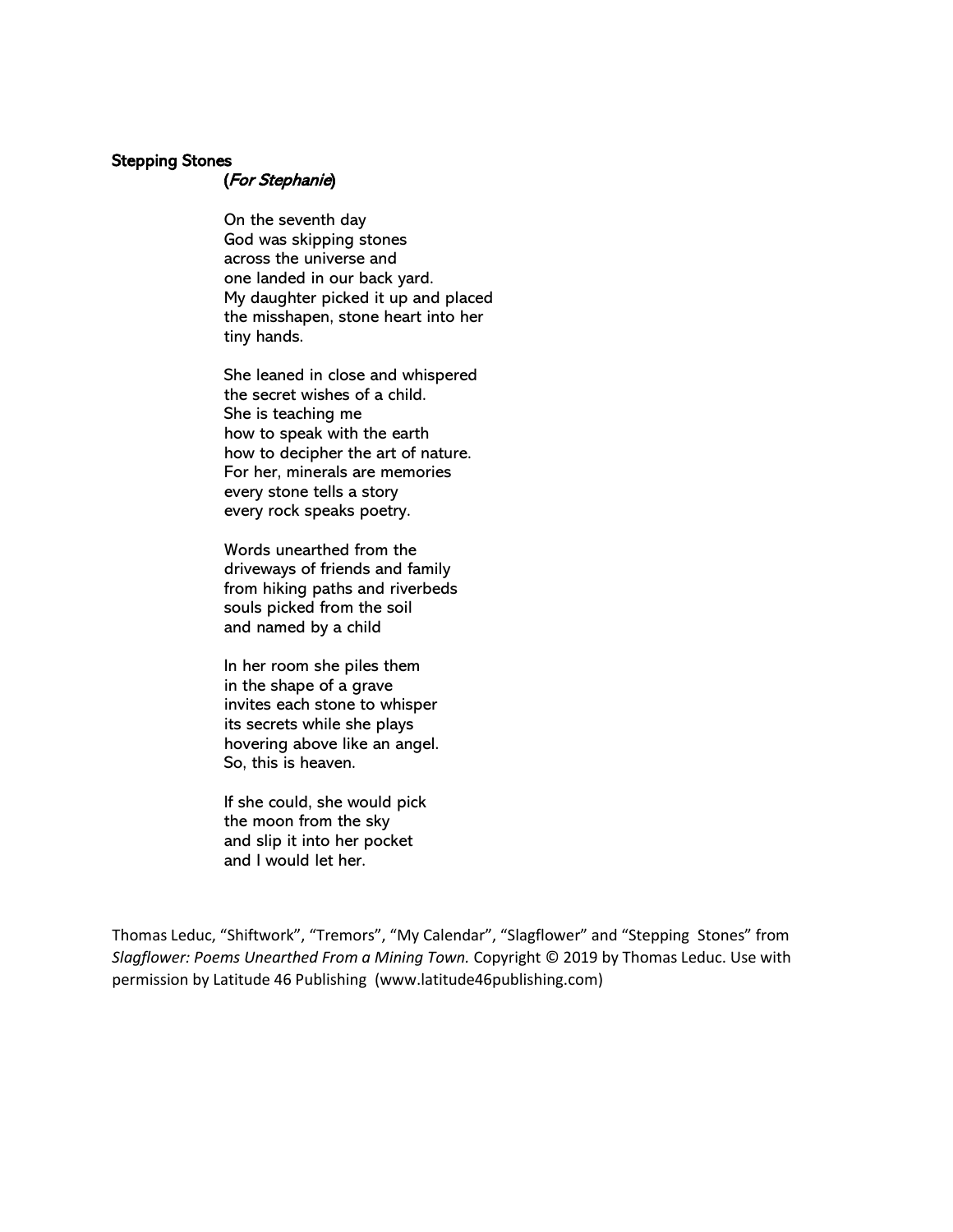# Writers' and Performers' Biographies

#### **Owen Bloomfield**



Owen Bloomfield is an active Cambridge, Ontario based community musician and composer. He has written for and been performed by a variety of ensembles and soloists from Whitehorse to Honolulu and to Amsterdam. Recent large projects include River Flow: Confluence of Words, Music and Dance with writer Rae Crossman and choreographer Michele Hopkins, Woman of the Drum a unique piece for the Indigenous drum group Mino

Ode Kwewak N'Gamawak and the community singing group Inshallah.

Owen completed his Bachelor of Music composition at Wilfrid Laurier University with Peter Hatch, Glenn Buhr and James Harley, and his Master of Music in Composition at the University of British Columbia studying with Keith Hamel. He is an Associate Composer of the Canadian Music Centre and a member of the Canadian League of Composers.

## **Lawrie Crawford**



Lawrie is an interdisciplinary artist and former government analyst who has lived in the Yukon for over 35 years. Her artistic practice spans many disciplines, each coming to the fore at different times in her life. In the mid-nineties painting gave way to theatre and writing, which soon merged with music into interdisciplinary performances with compositions by Owen Bloomfield.

Restorations of derelict houses became sculptures and art installations, and then she returned to abstract paintings. Now, after many decades of experiments and transitions,

Lawrie has settled back into writing in Carcross, Yukon. She holds two post-graduate degrees, one in literary non-fiction and, the other, a MFA in interdisciplinary arts.

She remains astounded by, and connected to place and context.

## **Rae Crossman**



Living on the Haldimand Tract in Kitchener, Ontario, Rae Crossman writes poetry both for the page and for oral performance. He has published poems in literary magazines and dramatized them on theatre stages, in classrooms, and around campfires on canoe trips. Working with dancers, musicians, and visual artists, he is particularly interested in the collaborative process of creativity. Joint projects include storytelling, choral compositions, and theatrical pieces set in natural environments. Website: [raecrossman.com](about:blank) Twitter: @RaeCrossman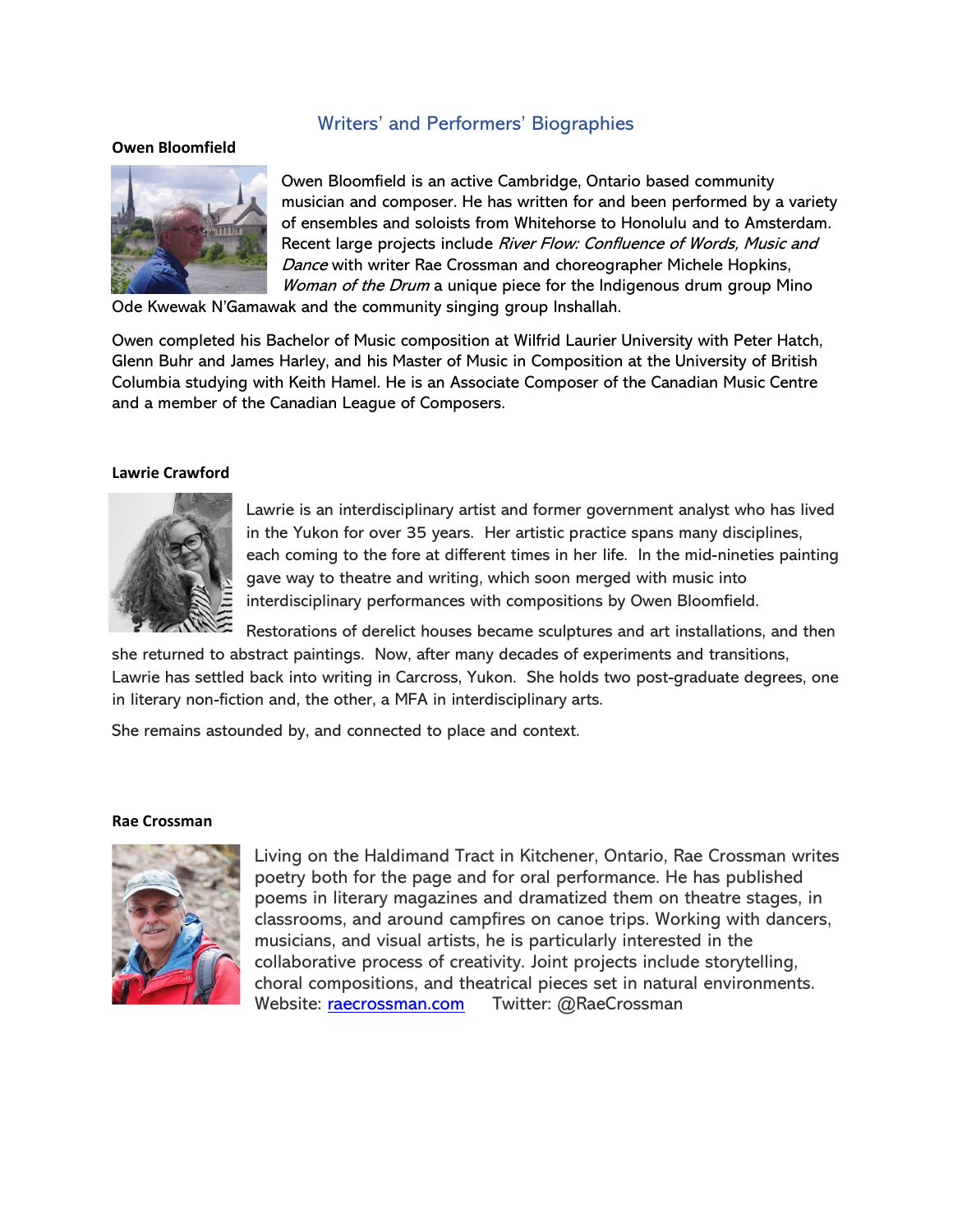## **Kahlil Gibran**



Gibran Khalil Gibran (January 6, 1883 – April 10, 1931), usually referred to in English as Kahlil Gibran was a Lebanese-American writer, poet and visual artist, also considered a philosopher although he himself rejected the title.[\[4\]](https://en.wikipedia.org/wiki/Kahlil_Gibran#cite_note-6) He is best known as the author of The Prophet, which was first published in the United States in 1923 and has since become one of the best-selling books of all time, having been translated into more than 100 languages. (from Wikipedia.com)

#### **Irene Gregorio**



Dr. Irene Gregorio enjoys a diverse and active musical life as a pianist, educator, and music director. As a pianist and chamber musician, Dr. Gregorio has collaborated in recital with members of the LA Phil and San Francisco Symphonies. Her performances as a collaborative pianist have taken her throughout North America, Europe, Cuba, and the Philippines, and she has also appeared on PBS, CBC Radio 2, and on numerous film soundtracks in the LA area. Dr. Gregorio has over 10 years of working in the university academic

setting, serving as staff pianist and lecturer at the campuses of the California State University, East Bay and Los Angeles. She earned her DMA at the University of Southern California and recently returned home to Canada, where she serves as the Director of Music Ministry at Dublin St. United Church.

## **Tilly Kooyman**



Tilly Kooyman is an active solo, chamber and orchestral musician, with particular interests in contemporary music, interdisciplinary works and acoustic ecology. She has performed across Canada and toured Japan with the Higashi-Hiroshima Clarinet Ensemble. An advocate for Canadian music, Tilly has premiered new works at the International Clarinetfest in Vancouver, the World Bass Clarinet Convention in the Netherlands, the International Bohlen-Pierce Symposium in Boston, and on

CBC and West German radio. Tilly will always cherish the three decades of collaboration with celebrated Canadian composer R. Murray Schafer and his extraordinary Patria Cycle, a series of multidisciplinary works often staged in unconventional spaces or natural environments. (RIP R. Murray Schafer, Aug. 14, 2021)

#### **Thomas Leduc**



Thomas Leduc lives in the City of Greater Sudbury, he was Poet Laureate from 2014-16, and is currently the President of The Sudbury Writers' Guild. Tom has put poetry on city buses and on City hiking trails, he's performed at the Gore Bay Jazz festival, Northern Lights Festival Boreal and on the CBC. He's been published in numerous anthologies and magazines. Recently, Tom published his premier book of poetry with Latitude 46 publishing, Slagflower Poems Unearthed From A Mining Town.

<https://tomleducpoetry.wixsite.com/home>